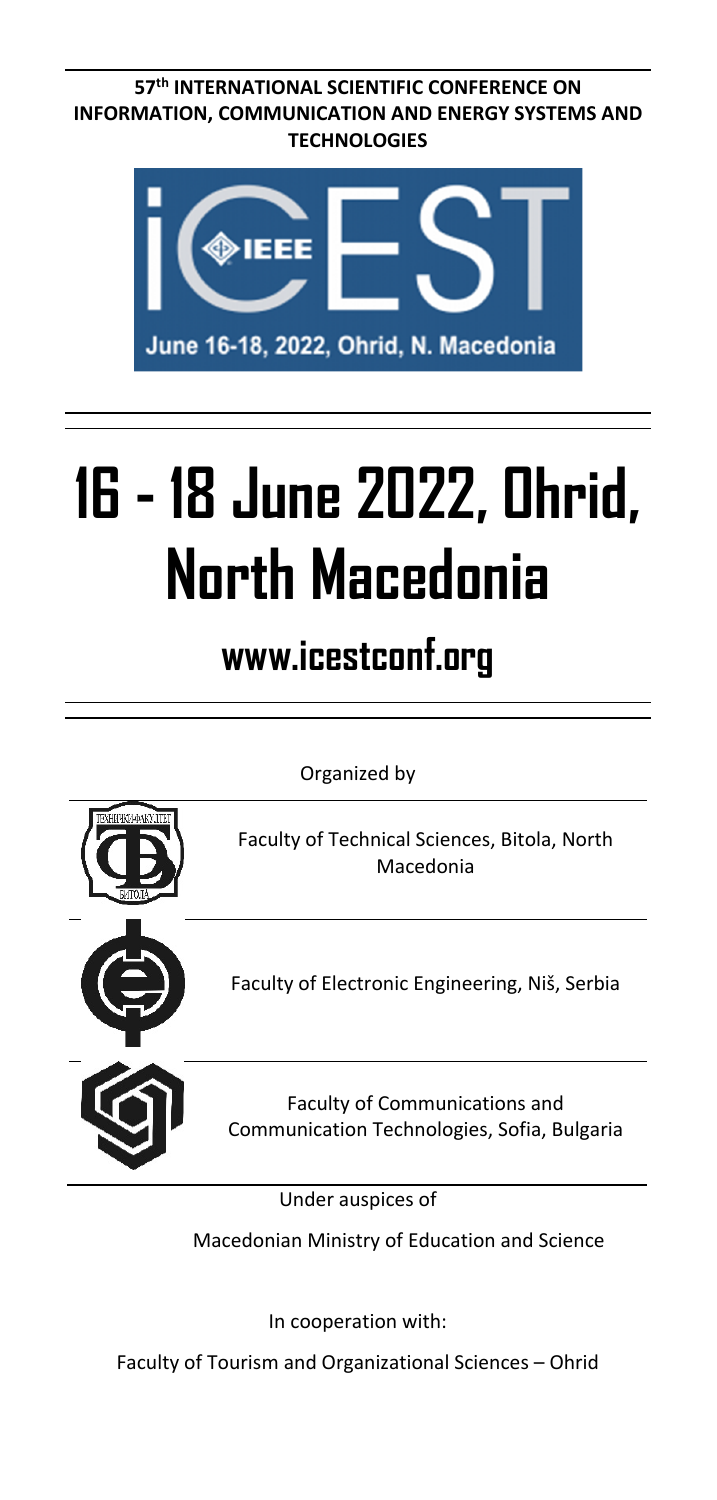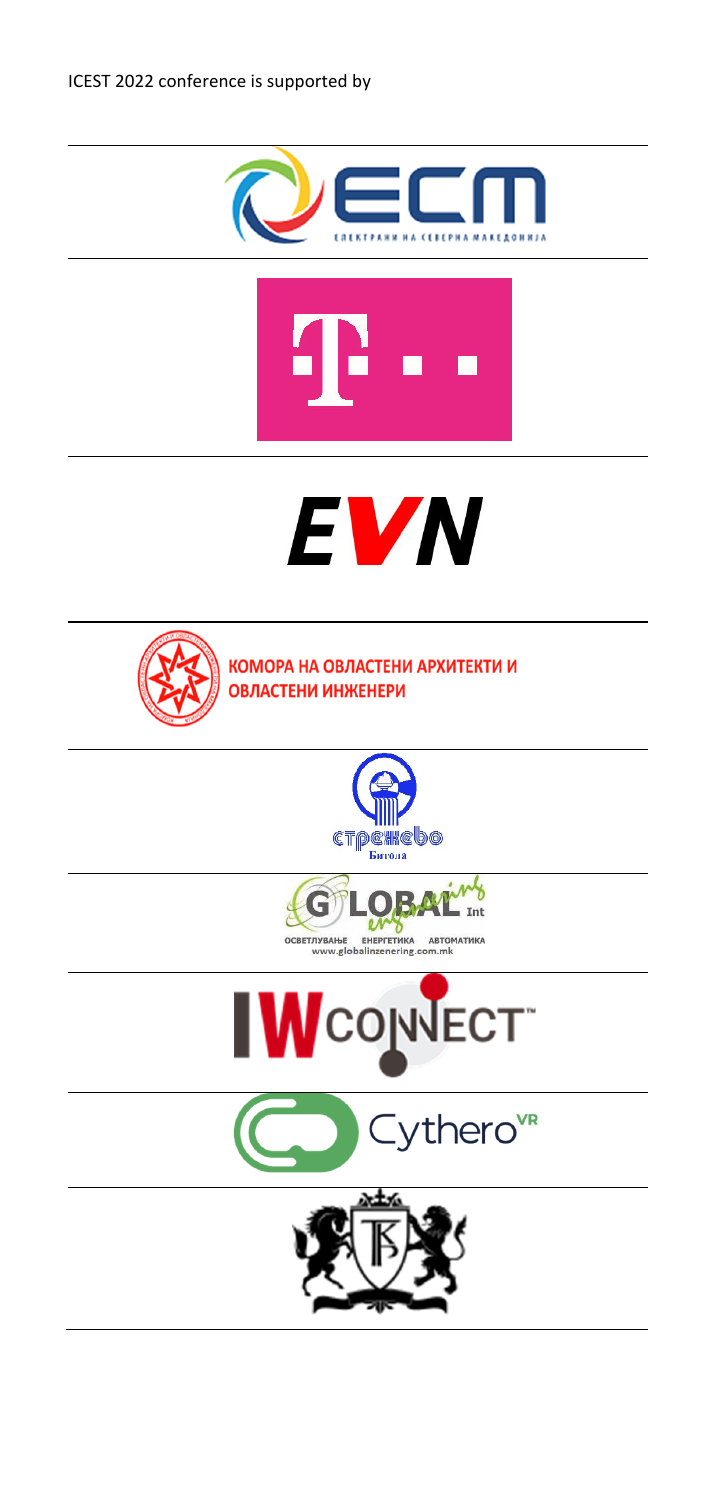

Dear Colleagues,

On behalf of the Technical Program Committee it is my pleasure to invite you to attend the 57<sup>th</sup> International Scientific Conference on Information, Communication and Energy Systems and Technology ICEST 2022, which will be held from 16 to 18 June at the Faculty of Tourism and Organizational Sciences - Ohrid, North Macedonia.

The ICEST Conference gained its acronym as a successor of EIST Conference in 2002, when the Faculty of Electronics from Niš, Serbia, joined the Faculty of Communication and Communication Technologies from Sofia, Bulgaria and the Faculty of Technical Sciences from Bitola, North Macedonia, in organizing the series of Conferences.

As to the previous ICEST Conferences, we have papers and authors from institutions all over the world. This year we have 230 authors (and coauthors) from 16 countries with 92 scientific and application oriented papers for oral and poster presentations.

In spite of the tight Conference schedule I hope that there will be enough time for social activities which will enable further strengthening of the professional and personal relations among the ICEST participants for the benefit of the institutions and the countries they are coming from.

At last, in the name of the Conference Technical and Program Committee I want to express my gratitude to the authors and reviewers who have contributed to maintain the high standards for ICEST, and to all others who were involved in organization of the Conference.

I am sure that the beautiful and picturesque Ohrid will give you all, an inspiration for fruitful work and pleasant time during the ICEST Conference.

I am looking forward for seeing you in Ohrid.

**Prof. D-r Mitko Kostov** 

Conference Chairman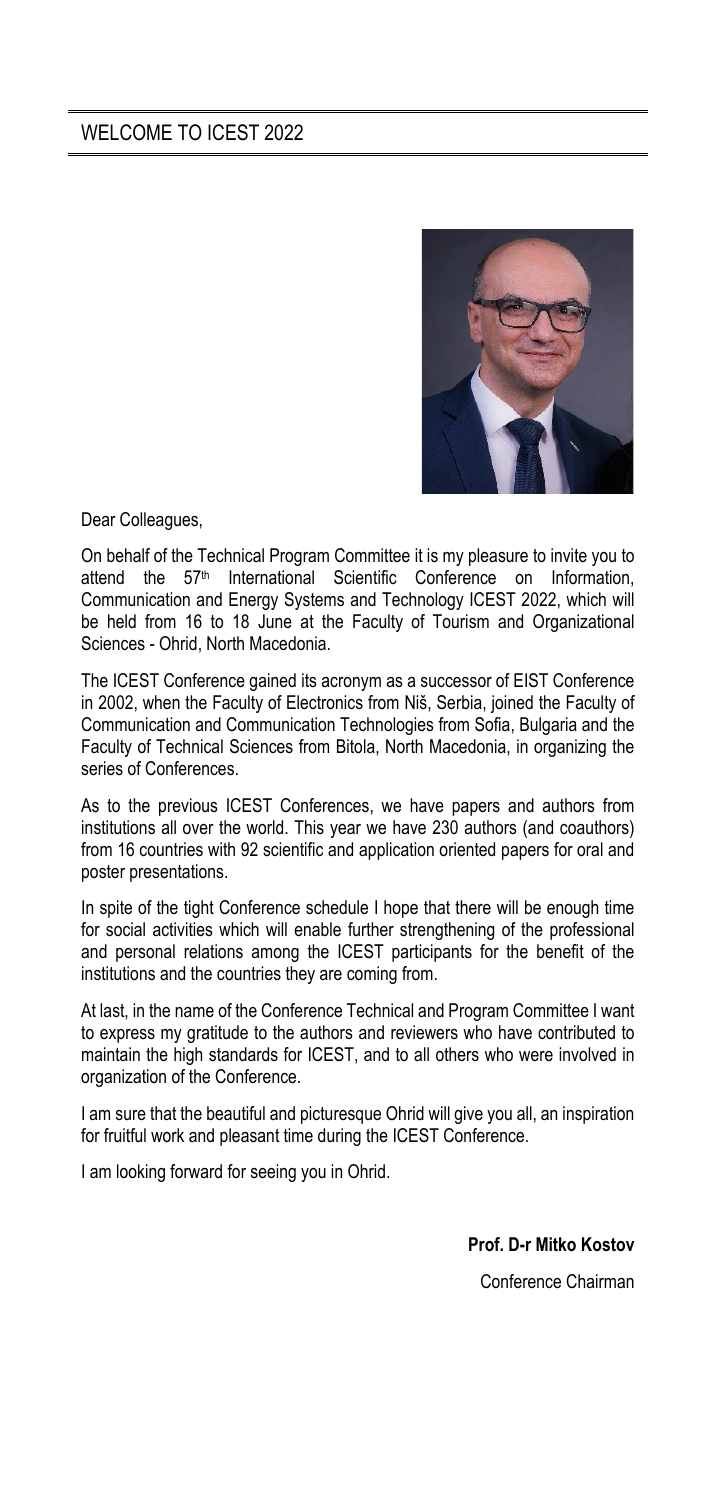# **CONTENT**

| <b>TECHNICAL PROGRAM COMMITTEE</b>                                                                          | 2  |
|-------------------------------------------------------------------------------------------------------------|----|
| <b>ORGANIZING COMMITTEE</b>                                                                                 | 4  |
| <b>CORRESPONDENCE</b>                                                                                       | 4  |
| <b>UPDATED INFORMATION</b>                                                                                  | 4  |
| <b>ICEST HISTORY</b>                                                                                        | 5  |
| <b>VENUE</b>                                                                                                | 5  |
| <b>CLIMATE</b>                                                                                              | 6  |
| <b>REGISTRATION AND INFORMATION DESKS</b>                                                                   | 6  |
| <b>LANGUAGE</b>                                                                                             | 6  |
| <b>CONFERENCE FEE</b>                                                                                       | 6  |
| <b>SOCIAL PROGRAM</b>                                                                                       | 7  |
| <b>CONFERENCE TOPICS</b>                                                                                    | 7  |
| <b>OPENING SESSION</b>                                                                                      | 8  |
| <b>PLENARY SESSION</b>                                                                                      | 8  |
| <b>COCTAIL</b>                                                                                              | 8  |
| Radio Communications, Microwaves, Antennas & Telecommunication<br><b>Systems and Technology</b>             | 9  |
| <b>Computer Systems and Internet Technologies &amp; Informatics and Computer</b><br>Science                 | 10 |
| Electronics, Control Systems & Measurment Science and Technology                                            | 11 |
| <b>Energy Systems and Efficiency</b>                                                                        | 12 |
| Signal Processing & Digital Image Processing                                                                | 13 |
| <b>ONLINE SESSION</b>                                                                                       | 14 |
| <b>POSTER SESSIONS</b>                                                                                      | 15 |
| Poster 1 - Radio Communications, Microwaves, Antennas &<br><b>Telecommunications Systems and Technology</b> | 15 |
| Poster 2 - Computer Systems and Internet Technologies & Informatics and<br><b>Computer Science</b>          | 16 |
| Poster 3 – Electronics, Control Systems & Measurement Science and<br><b>Technology</b>                      | 17 |
| Poster 6 - Engineering Education & Other                                                                    | 18 |
| Poster 4 - Energy Systems and Efficiency                                                                    | 19 |
| Poster 5 - Signal Processing & Digital Image Processing                                                     | 19 |
| <b>Editorial team meeting</b>                                                                               | 20 |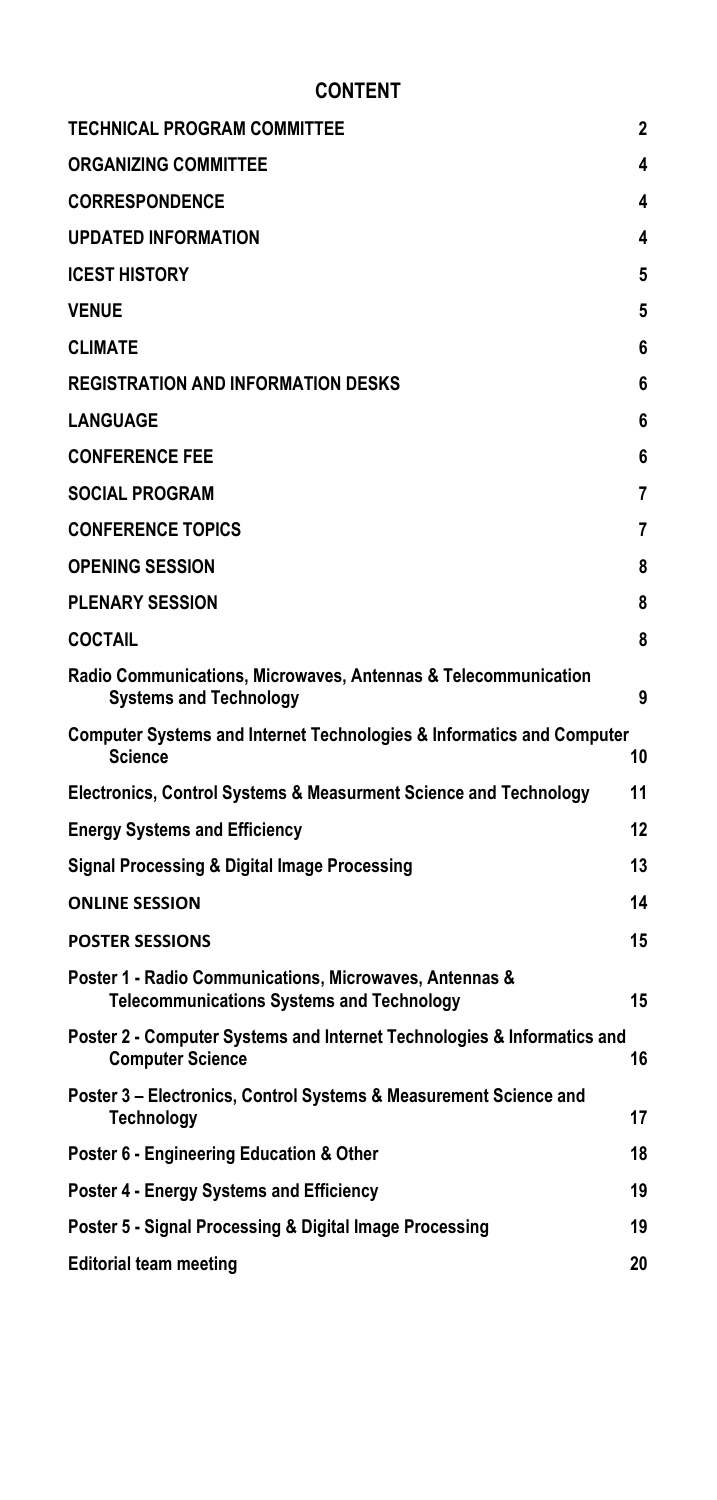# **TECHNICAL PROGRAM COMMITTEE**

#### **GENERAL CHAIRMAN:**

Mitko Kostov, St. Kliment Ohridski University, Bitola, N.Macedonia **VICE CHAIRMEN:**  Nebojša Dončov, University of Niš, Serbia Kalin Dimitrov, Technical University of Sofia, Bulgaria **HONORARY CHAIRMEN:**  Cvetko Mitrovski, St. Kliment Ohridski University, Bitola, N.Macedonia Bratislav Milovanović, Singidunum University, Niš, Serbia **MEMBERS OF 2022 PROGRAM COMMITTEE**  Agata Manolova, Technical University of Sofia, Bulgaria Biljana Stošić, University of Niš, Serbia Blagoj Ristevski, St. Kliment Ohridski University Bitola, North Macedonia Boyanka Nikolova, Technical University of Sofia, Bulgaria Brian Barsky, University of California, Berkeley, USA Chrysostomos Stylios, Technological Education Institute of Epiros, Greece Đani Juričić, Jožef Stefan Institute, Slovenia Désiré Dauphin Rasolomampionona, Warsaw University of Technology, Poland Dimitar Taskovski, Ss. Cyril and Methodius University Skopje, N. Macedonia Dimiter Alexandrov, Lakehead University, Canada Dragan Denić, University of Niš, Serbia Dragan Stojanović, University of Niš, Serbia Dušanka Bošković, University of Sarajevo, Bosnia and Herzegovina Eduard Ivanjko, University of Zagreb, Croatia Evelin Krmac, University of Ljubljana, Slovenia Evelina Pencheva, Technical University of Sofia, Bulgaria Fernando Alvarez, University of Extremadura, Spain Filiz Güneş, Yildiz Technical University, Turkey Ismail Altas, Karadeniz Technical University, Turkey Ivan Corbev, Ss. Cyril and Methodius University Skopje, N.Macedonia J.A.R.P. de Carvalho, University Beira Interior, Portugal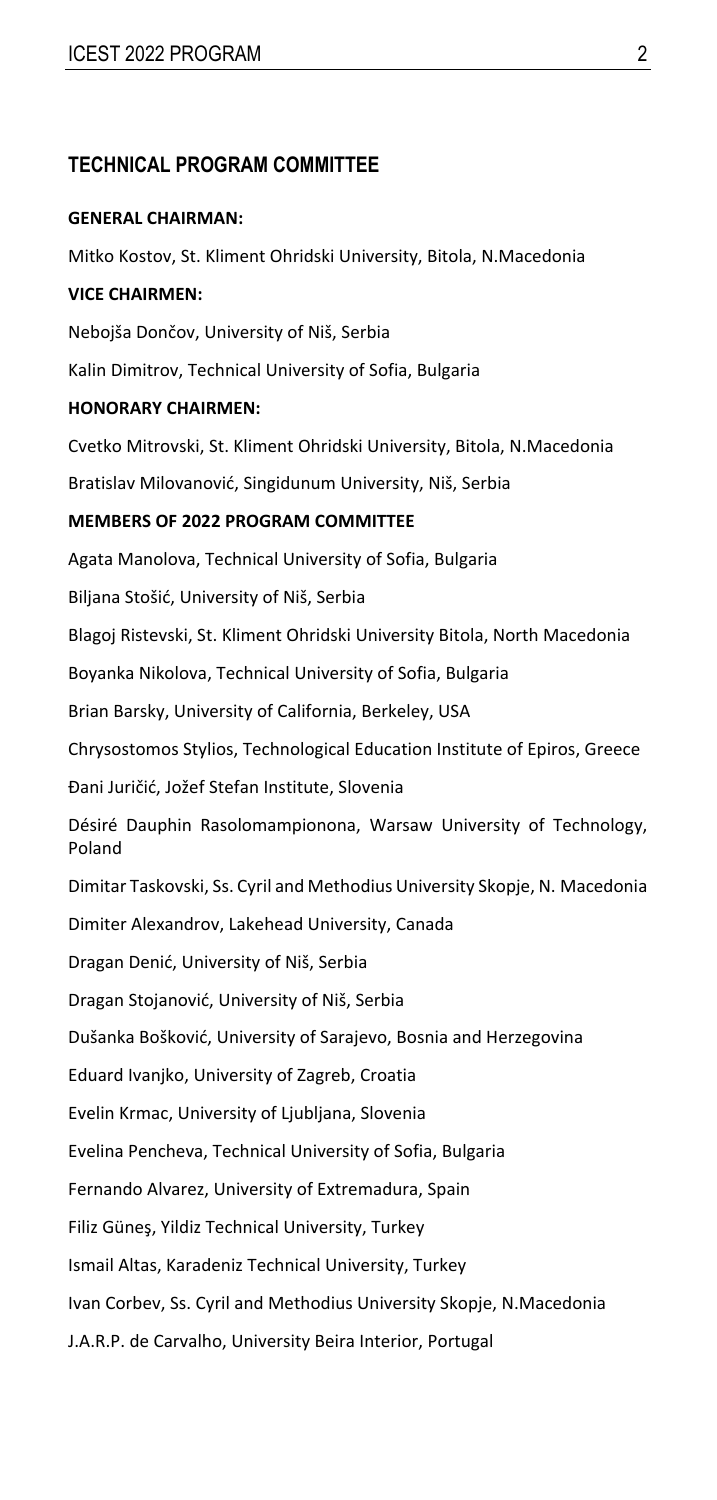Jair Minoro Abe, Paulista University, Brazil Jan Machac, Czech Technical University, Prague, Czech Republic Jugoslav Joković, University of Niš, Serbia Karel Raz, University of West Bohemia, Czech Republic Kazumi Nakamatsu, University of Hyogo, Japan Ljupčo Trpezanovski, St. Kliment Ohridski University Bitola, N.Macedonia Mariofanna Milanova, University of Arkansas at Little Rock, USA Mikolaj Bartłomiejczyk, Gdańsk University of Technology, Poland Mikolaj Leszczuk, AGH University of Science and Technology, Poland Nikola Donato, University of Messina, Italy Pece Mitrevski, St. Kliment Ohridski University Bitola, N.Macedonia Petar Popovski, Aalborg University, Denmark Peter Planinšič, University of Maribor, Slovenia Slavko Rupčić, University of Osijek, Croatia Stanimir Valtchev, New University of Lisbon, Portugal Stefan Stancescu, Polytechnic University of Bucharest, Romania Stevo Bozinovski, South Carolina State University, USA Szilvia Nagy, University of Gyor, Hungary Urban Burnik, University of Ljubljana, Slovenia Uwe Siart, Technical University of Munich, Germany Vincenzo Piuri, University of Milan, Italy Wojciech Krzysztofik, Wroclaw University of Technology, Poland Wojtek Bock, University of Ottawa, Canada Zdenka Babić, University of Banja Luka, Bosnia and Herzegovina Zoran Jovanović, University of Niš, Serbia Zoran Stanković, University of Niš, Serbia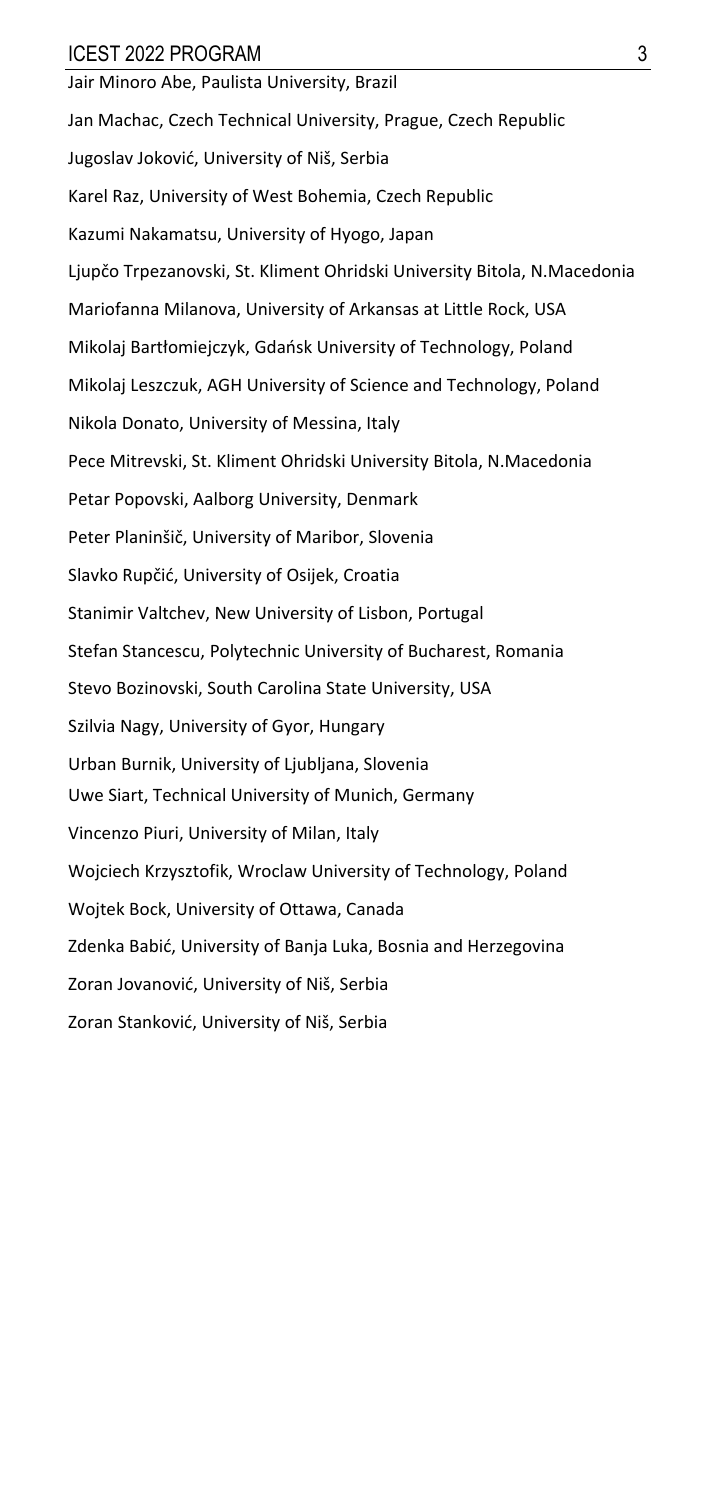# **ORGANIZING COMMITTEE**

#### **University St. Kliment Ohridski, Bitola, North Macedonia:**

M. Atanasovski, B. Arapinoski, G. Janevska, N. Mojsovska, M. Spirovski, I. Andreevski, D. Koltovska Nechovska, J. Bunevska ‐Taleska

#### **University of Niš, Serbia:**

A. Atanasković, T. Dimitrijević, J. Joković, D. Mančić, N. Maleš‐Ilić, Z. Marinković, V. Marković, M. Milijić, O. Pronić‐Rančić, B. Stošić, B. Veselić, L. Stoimenov, J. Milošević

#### **Technical University of Sofia, Bulgaria:**

I. Draganov, K. Stoyanova, L. Laskov, S. Antonov, N. Hristova, D. Kireva‐ Mihova, T. Brusev, V. Shterev, M. Stoyanova

# **CORRESPONDENCE**

#### **Conference Chairman: Prof. Dr. Mitko Kostov**

St. Kliment Ohridski University, Bitola, N. Macedonia

Makedonska Falanga 37, 7000 Bitola, N. Macedonia

phone: +389 47 207 702

e-mail: mitko.kostov@uklo.edu.mk

#### **Technical Editor: Metodija Atanasovski,**

St. Kliment Ohridski University, Bitola, N. Macedonia

e-mail: metodija.atanasovski@uklo.edu.mk

#### **Secretary: Blagoja Arapinoski,**

St. Kliment Ohridski University, Bitola, N. Macedonia

e-mail: blagoja.arapinoski@uklo.edu.mk

## **UPDATED INFORMATION**

Updated information can be obtained from the official Conference web site: **http://www.icestconf.org**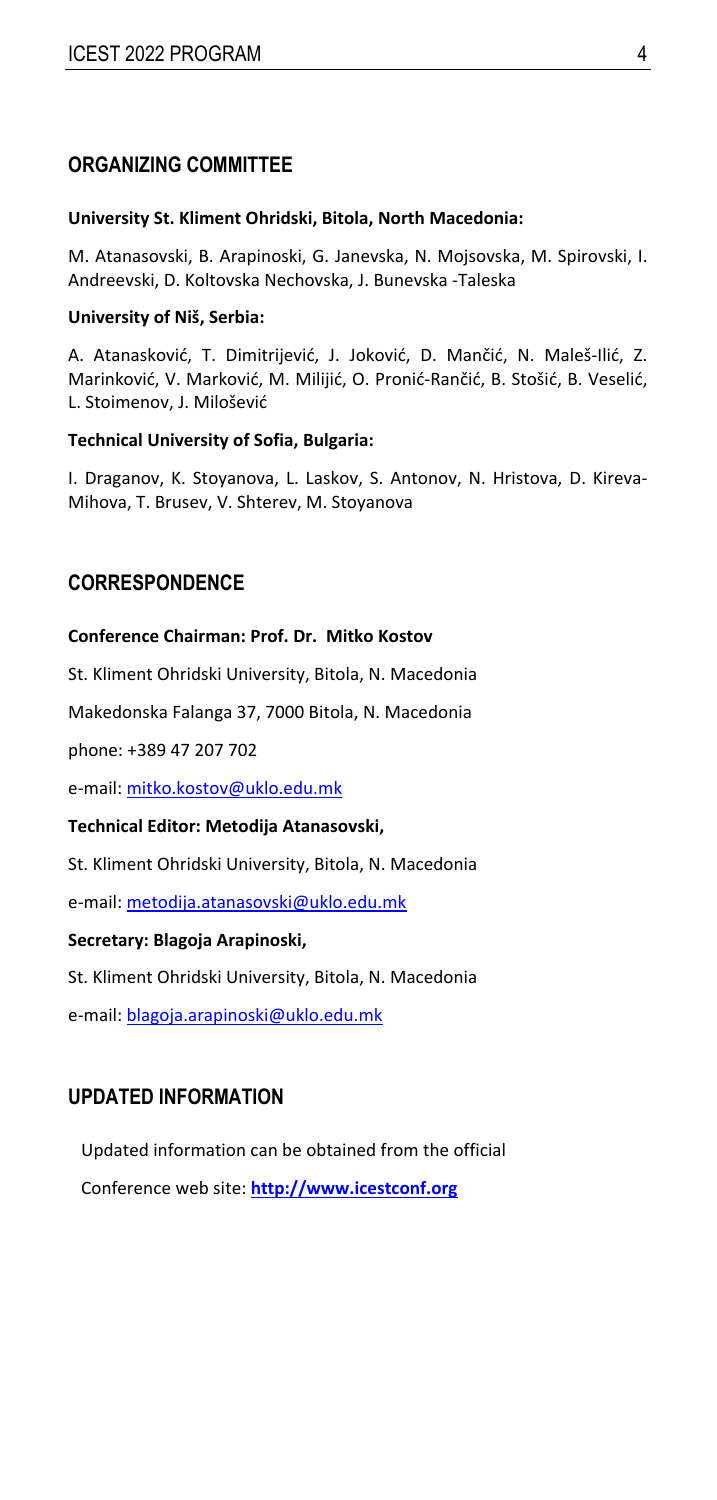#### **ICEST HISTORY**

The ICEST Conference appears to succeed a series of conferences started from 1963 under the name "Day of the Radio". In 1977 the name of the Conference was changed into "Communication, Electronic and Computer Systems". Since 2000 it has become an international conference under the name EIST (Energy and Information Systems and Technologies). The first two EIST Conferences were successfully organized by the Faculty of Communications and Communication Technologies Sofia and the Faculty of Technical Sciences Bitola.

In 2002, for the first time, the Faculty of Electronic Engineering Niš has accompanied the Conference organizers. Also, the Conference changed its name becoming ICEST (International Scientific Conference on Information, Communication and Energy Systems and Technologies). Since then, on a rotational principle, the conference has been organized by the Faculty of Telecommunications, Technical University of Sofia, Bulgaria, the Faculty of Electronic Engineering, University of Niš, Serbia, and the Faculty of Technical Sciences, St. Kliment Ohridski University, Bitola, N. Macedonia. This year host of the conference is the Faculty of Technical Sciences Bitola.

#### **VENUE**

ICEST 2022 will be held from June 16 through June 18, Faculty of Tourism and Organizational Sciences ‐ Ohrid, North Macedonia.

Ohrid is a city in the Republic of N. Macedonia with continuity and around two and a half millenniums old marks of existence. Within the very heart of the present city of Ohrid, the antique city of Lichnid lies, significant and rich, as is its successor. The metamorphoses of the antique Lichnid into medieval Ohrid lasted for several centuries (VI‐IX), thus being created one of the most significant medieval cities on the Balkan.

Through the pages of the Ohrid saga we will find the memories of the birth of the Slavic literacy and culture in the works of St. Clement and St. Naum, students of Thessaloniki brothers Sts. Cyril and Metodij. St. Clement is worshiped as a patron of the city, and his three-decade work in the city (886‐916) initiated the foundation of the Clement Slavic University. The Ohrid saga cherries the memories of the Samuel Empire, too, as its capitol at the beginning of the XI century. It nourishes the testimonies of the Ohrid Archibishopry - a significant church organization, which pedestal was shared by influential philosophers, writers and theologians. Its worthy successor is the present Macedonian Orthodox Church. The Ohrid saga was composed by the stormy pages of the past, and the testimonies for some of them have reached the present days; the Monastery of St. Clement ‐ St. Pantelejmon, the Monastery of St. Naum, the cathedral church of St. Sophia, the church of St. Clement, the church of St. John the Baptist, as many other pieces of art: frescoes, icons, manuscripts, all of them woven in the City of UNESCO ‐ Ohrid.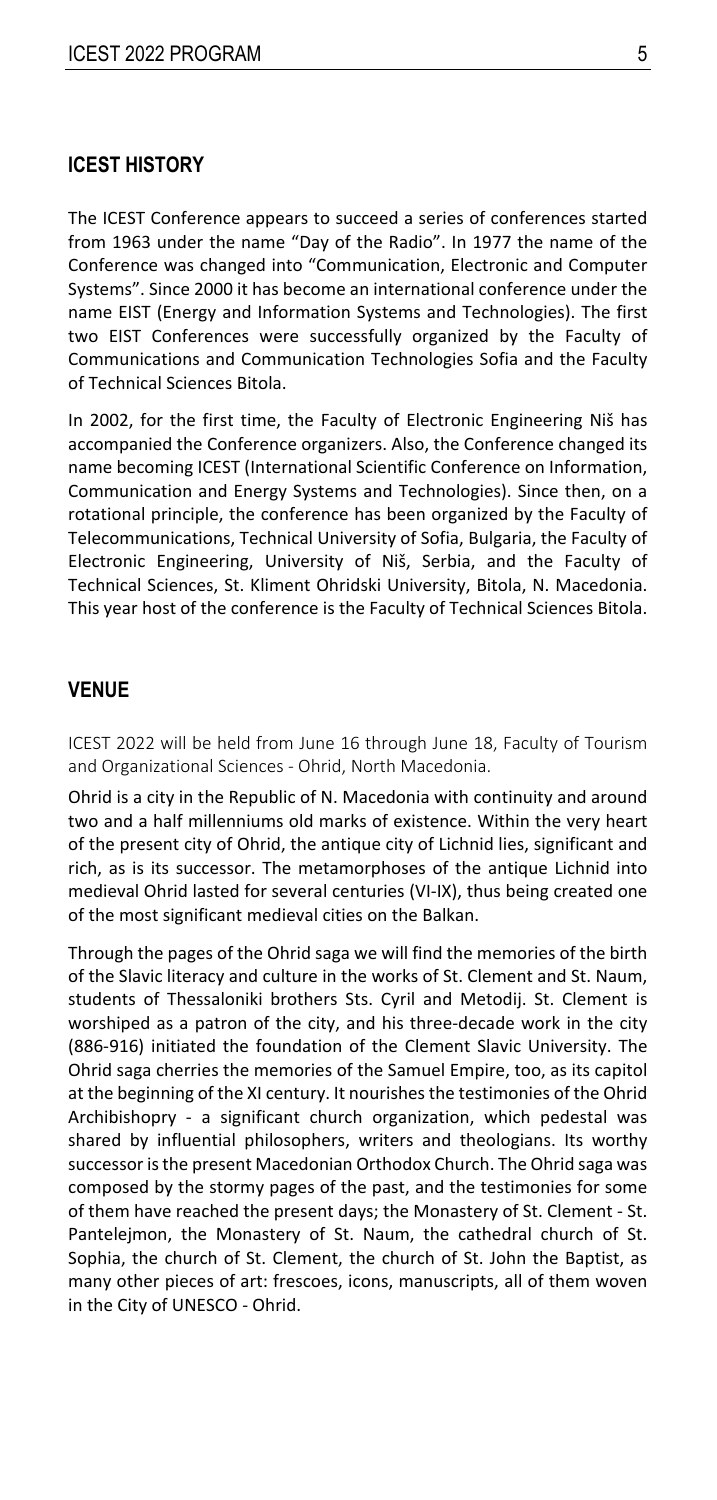# **CLIMATE**

MICRO CLIMATE (local climate): MODIFIED MEDITERRANEAN (maritime) ‐ TEMPERATE CONTINENTAL (because of the high mountains ‐ 2000m and

altitude ‐ 695m there is also mountain climate) distance from Adriatic Sea...............110 km annual average air temp ...................11 °C winter average temp........................... 2.7 °C summer average temp..................... 19.6 °C absolute maximum.......................... 35.5 °C in July insolation (sunny hours)................2300 h per year

# **REGISTRATION AND INFORMATION DESKS**

The Registration Desk, Information Desk, as well as Secretariat Office, will be open during the following hours:

| Thursday | June $1609:00 - 1800$ |  |
|----------|-----------------------|--|
| Friday   | June 17 09:00 - 15:00 |  |

# **LANGUAGE**

Official language of the Conference will be English.

## **CONFERENCE FEE**

The registration fee includes publication of one paper in the Conference proceedings, conference kit and conference dinner.

#### **Authors: 200 euro or 12.300 MKD denars**

#### **Additional ticket for conference dinner: 35 euro or 2.000 MKD denars.**

#### **Company presentations: 350 EUR or 20.000 MKD denars**

IMPORTANT: Paper that is not covered by registration fee will not be published in the Conference Proceedings.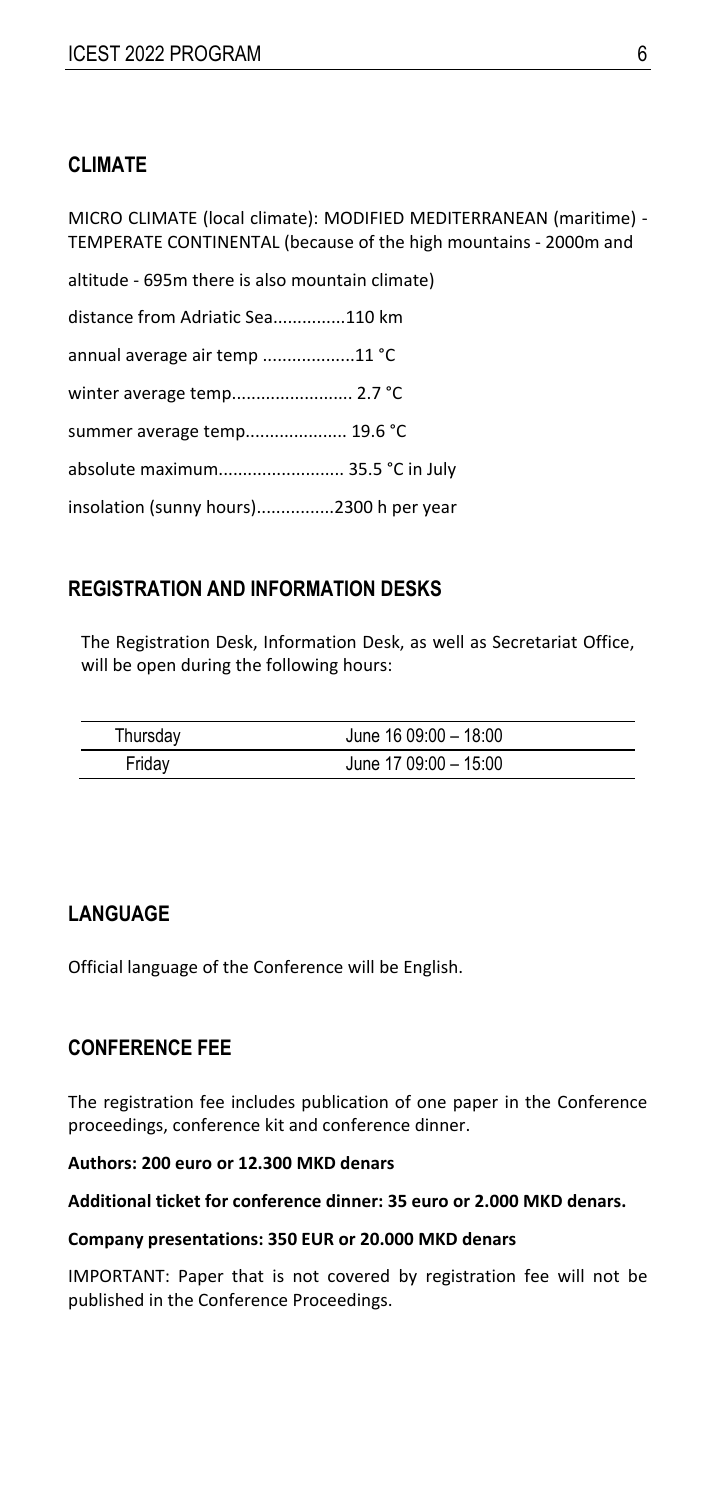# **SOCIAL PROGRAM**

#### **Thursday, June 16, 2022, 12.00**

After Conference opening and plenary session, a Welcome cocktail will be offered to all Conference participants.

#### **Thursday, June 16, 2022, 20.00**

Conference Dinner ‐ Restaurant Millennium

# **CONFERENCE TOPICS**

- [1] Radio Communications, Microwaves, Antennas
- [2] Telecommunication Systems and Technology
- [3] Signal Processing
- [4] Digital Image Processing
- [5] Computer Systems and Internet Technologies
- [6] Informatics and Computer Science
- [7] Electronics
- [8] Energy Systems and Efficiency
- [9] Control Systems
- [10] Measurement Science and Technology
- [11] Remote Ecological Monitoring
- [12] Engineering Education
- [13] Other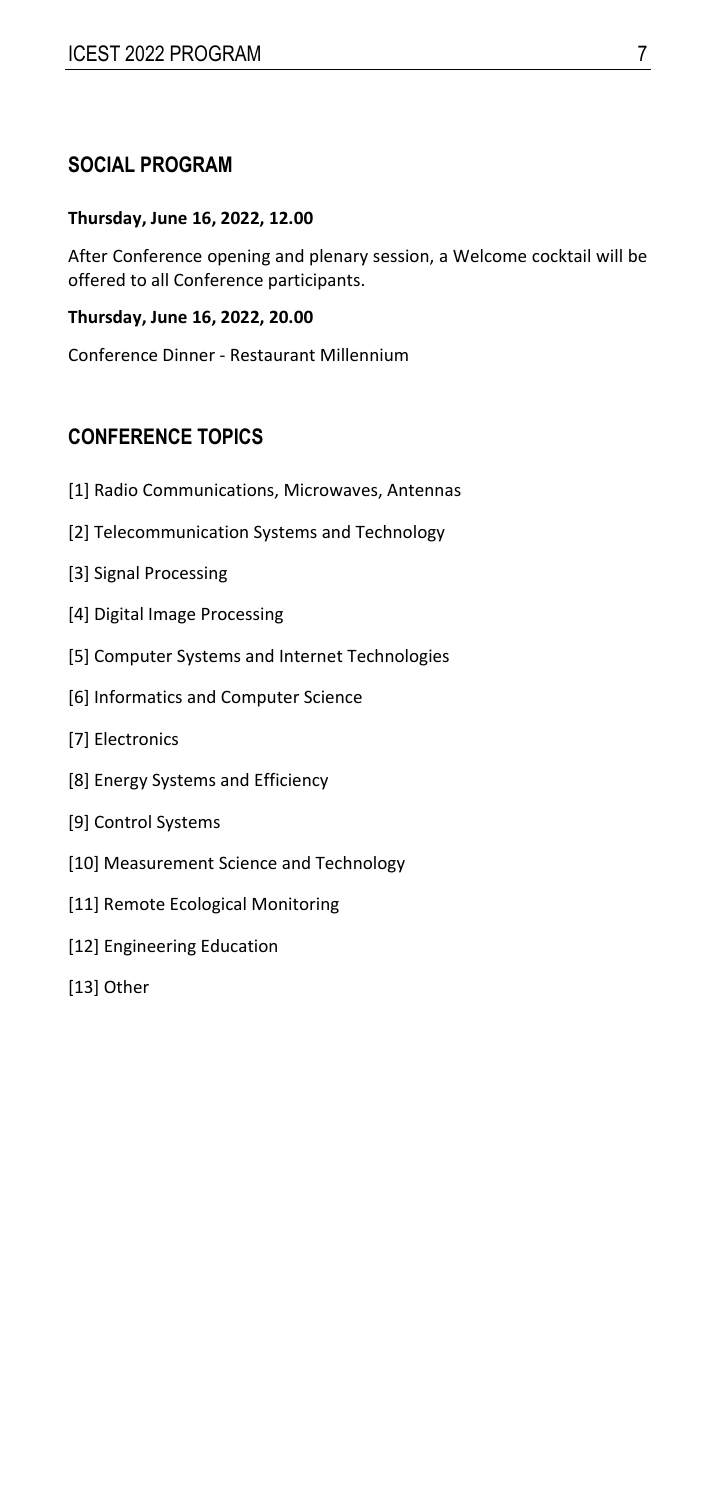# **CONFERENCE PROGRAM**

# **Thursday, June 16**

**12:00 – 13:00 Lecture Hall** 

**OPENING SESSION** 

Chairman: **Prof. Mitko Kostov**  University St. Kliment Ohridski Bitola, North Macedonia

**Prof. Nebojša Dončov,** University of Niš, Serbia

**Prof. Kalin Dimitrov,** Technical University of Sofia, Bulgaria

**Prof. Igor Nedelkovski**  Vice‐Rector of University St. Kliment Ohridski‐Bitola, North Macedonia

**13:00 – 14:00 Lecture Hall** 

**PLENARY SESSION**

Chairman

**Prof. Mitko Kostov** 

**PL.1 – Aspects of Time and Space in Wireless Connectivity Beyond 5G and 6G** 

*PETAR POPOVSKI* 

*Department of Electronic Systems, Aalborg University Denmark* 

**14:00 – 16:00 Hall** 

**COCTAIL**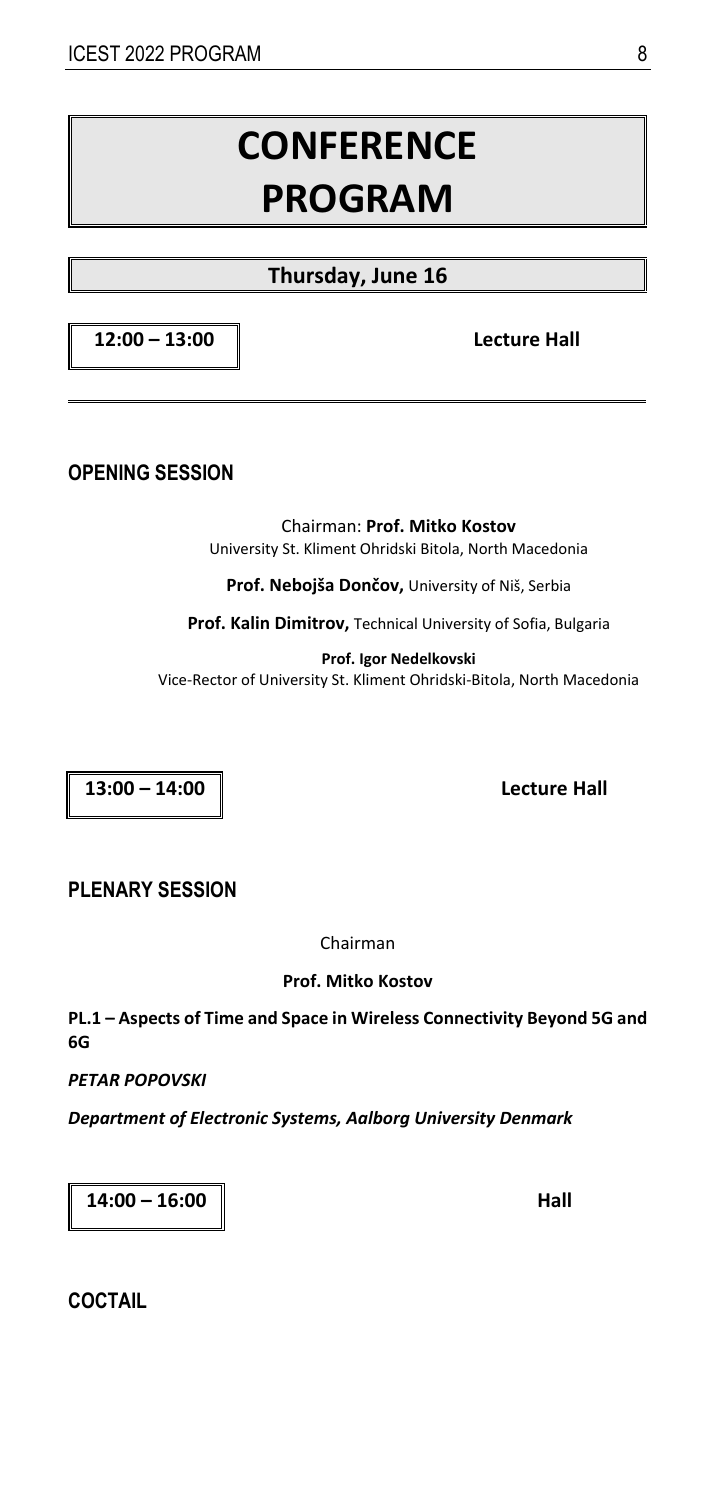#### **Thursday, June 16**

**16:00 – 19:00 Room A**

Chairman: **Biljana Stošić & Kamelia Nikolova** 

#### **Radio Communications, Microwaves, Antennas & Telecommunication Systems and Technology**

- **1. MLP Neural Model of Dual‐Band Slotted Square Patch Antenna with Variable Slot Geometry**  Ksenija Pesic, Zoran Stanković and Nebojsa Doncov
- **2. Outage Probability of Mixed Satellite RF / Terrestrial FSO Cooperative System**  Goran Djordjevic, Nenad Milosevic, Jarosław Makal and Dejan Milic
- **3. High‐Gain Crossed Slot Antenna Array Fed by CPW Rat‐Race Coupler**  Marija Milijic and Branka Jokanovic
- **4. Investigation of the Influence of the Distance and the Angle of Observation in Radiometric Measurements in the Infrared Spectrum**  Hristo Hristov, Kalin Dimitrov
- **5. Optical Method for Collecting and Examining the Dynamic Range of Signals by Displacement of MMF**  Tsvetan Valkovski, Kalin Dimitrov
- **6. Тhe Role of Edge Artificial Intelligence in 6G Networks**  Stojan Kitanov, Vladimir Nikolikj
- **7. Yagi Antenna with Minimal Side‐Lobe Levels for Sattelite Communications**  Miroslav Bozhkov and Peter Petkov
- **8. Influence of Cut‐off Level and α‐κ‐μ Distribution Parameters on Outage Probability and Amount of Fading**  Dejan Milić, Marko Smilić, Zorica Nikolić, Srđan Milosavljević and Ana Tošković
- **9. Load Balancing Implementation in Software Defined Networks**  Nikolay Prodanov, Kamelia Nikolova and Dimitar Atamian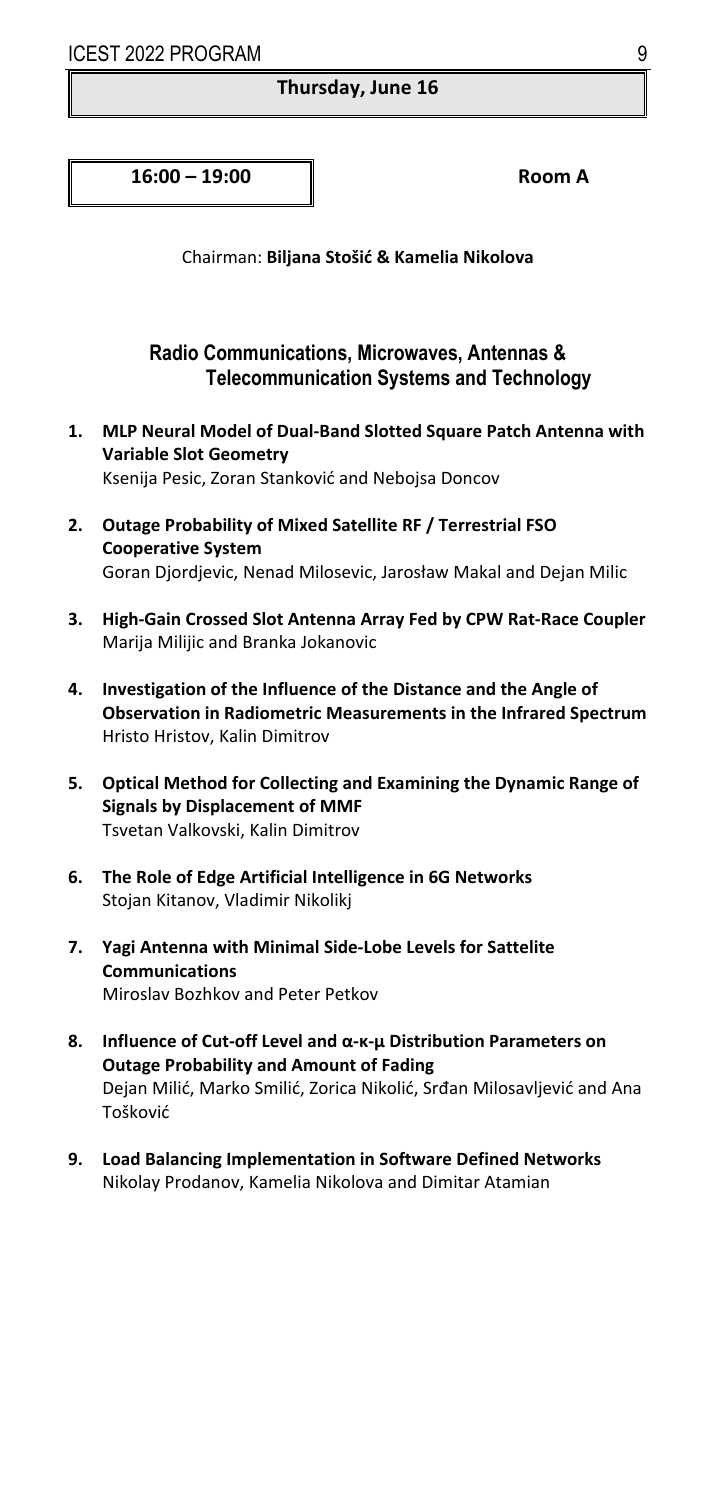#### **Thursday, June 16**

**16:00 – 19:00 Room B**

Chairman: **Mehmet Akif Şahman & Nikola Rendevski** 

# **Computer Systems and Internet Technologies & Informatics and Computer Science**

- **1. Design and Implementation of a Configurable Software Architecture for Peer Learning**  Milen Petrov
- **2. On the Requirements for Successful Business Continuity in the Context of Disaster Recovery**  Saso Nikolovski and Pece Mitrevski
- **3. PC VR vs Standalone VR Fully‐Immersive Applications: History, Technical Aspects and Performance**  Nikola Rendevski, Diana Trajcevska, Mario Dimovski, Konstantin Veljanovski, Aleksandar Popov, Naile Emini and Dimitar Veljanovski
- **4. Differential Search Algorithm by XOR gate in Binary Optimization Problems**  Mehmet Akif Şahman and Ahmet Cevahir Cinar
- **5. Visualization of Music ‐ MIDI Content**  Ivana Milošević, Živanka Miladinović Bogavac, Dušan Regodić and Borivoje Milošević
- **6. Developing A Pre‐Assessment System for Consumer Loan Applications Via the Simplification of Logical Functions Method** Fatih Basciftci and Erkan Yeşil
- **7. Performance Comparison of Machine Learning Algorithms in Movie Recommender Systems**  Nora Pireci Sejdiu, Blagoj Ristevski and Ilija Jolevski
- **8. Review on E‐management Approach, Methods and Implementation Platforms**  Galia Marinova and Krisel Tola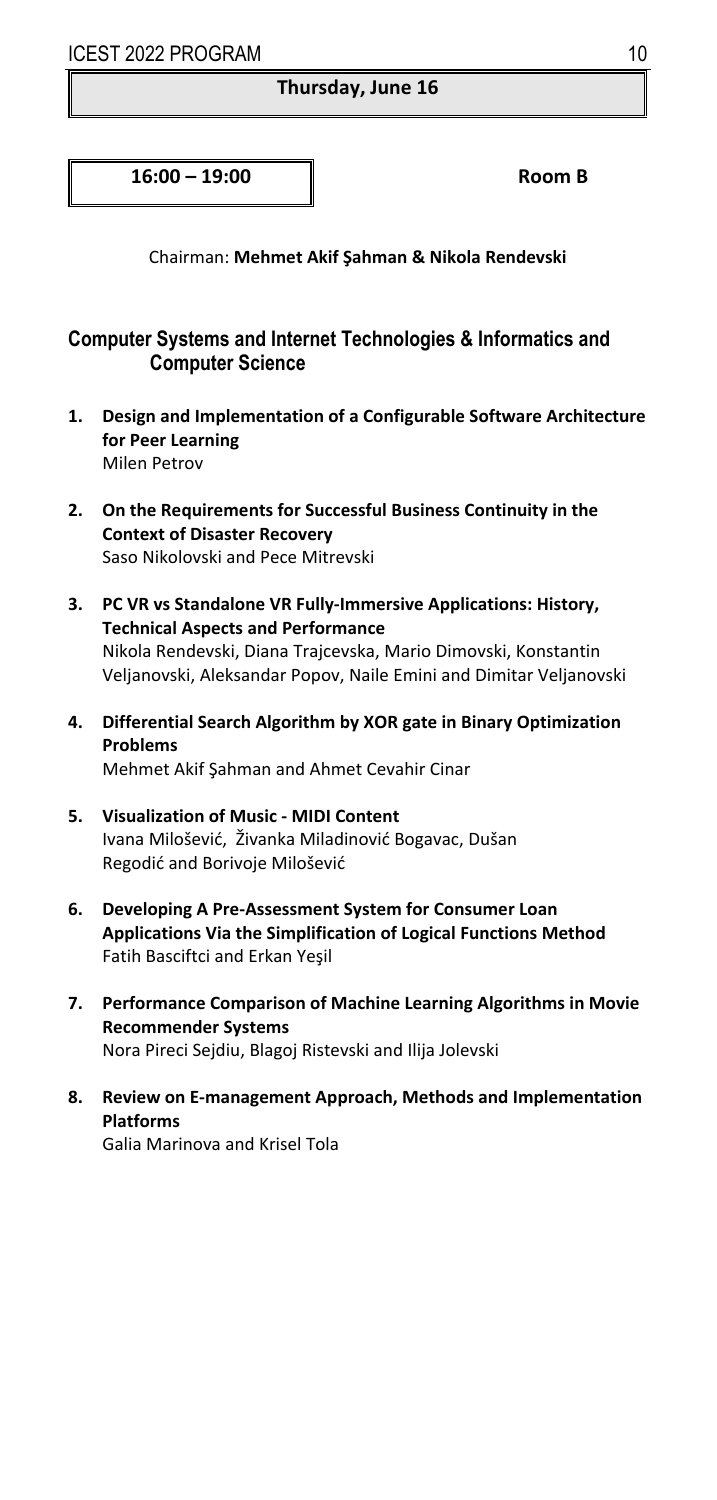#### **Thursday, June 16**

**16.00 – 19:00 Room C**

Chairman: **Mare Srbinovska & Ismail Saritas** 

# **Electronics, Control Systems & Measurment Science and Technology**

- **1. Design and Implementation of Pulse Oximeter Synchronized with Respirators**  Serafetdin Baloglu, Ismail Saritas and Adem Golcuk
- **2. Design of Fuzzy Logic Controller for a Risley Prism Imaging System**  Mahmut Sami Güç and Ali Yaşar
- **3. Location Impact on Particulate Matter (PM) Concentration Reduction During COVID‐19 Pandemic**  Mare Srbinovska, Aleksandra Krkoleva Mateska, Maja Celeska Krstevska and Vesna Andova
- **4. Comparative Measurements of Sound Insulation of Materials Placed in Small Size Acoustic Chamber**  Svetlana Djambova, Natalia Ivanova and Snezhana Pleshkova‐ Bekiarska

#### **Thursday, June 16**

**20.00 – 24:00 RESTAURANT** 

**HOTEL MILENIUM** 

# **CONFERENCE SOCIAL DINNER**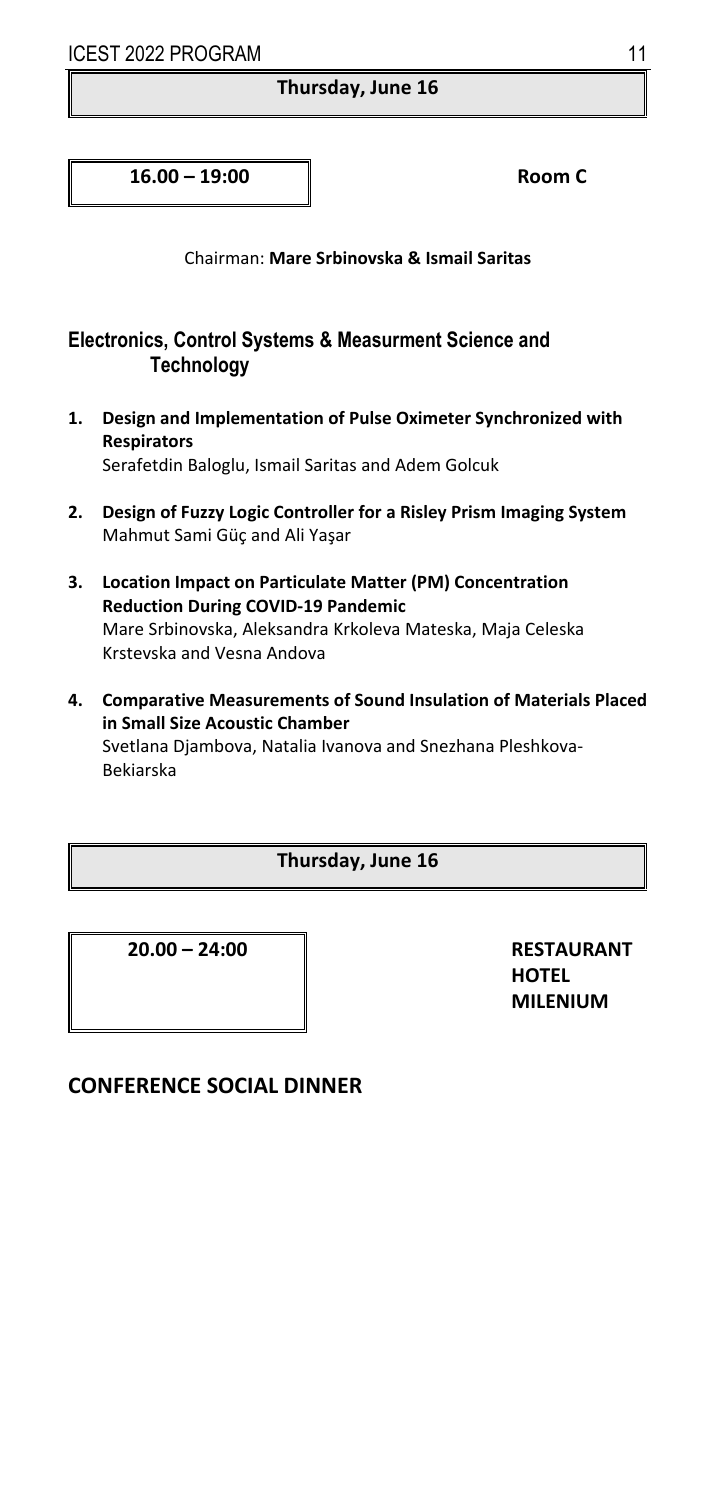#### **Friday, June 17**

**11:00 – 13:00 Room A**

Chairman: **Metodija Atanasovski & Bogdan Hnatiuc** 

## **Energy Systems and Efficiency**

- **1. A Study on Optimum Tilt Angle of PV Panels for Konya, Turkey**  Mehmet Cunkas and Mustafa Arslan
- **2. Power Quality Improvement in Grid Connected Solar Energy For Harmonic Analysis**  Anjali Patel and Ranjana Singh
- **3. Impact of PV Type Dispersed Generation on Harmonic Distortion in Distribution Networks**  Martina Korlevska, Metodija Atanasovski, Mitko Kostov and Ljupco Trpezanovski
- **4. Red Deer Algorithm Based Harmonic Mitigation for Asymmetric Cascaded Multilevel Inverters**  Yasin Bektaş and Hulusi Karaca
- **5. System for Automatic Control on Technological Processes by Asynchronous Electrical Drive**  Vasil Dimitrov and Emiliya Dimitrova
- **6. Implementation of Neural Networks and Feature Selection for Short Term Load Forecast**  Goran Veljanovski, Pande Popovski, Metodija Atanasovski and Mitko Kostov
- **7. Optimizing Short Term Load Forecast: A study on Machine Learning Model Accuracy and Predictor Selection**  Pande Popovski, Goran Veljanovski, Mitko Kostov and Metodija Atanasovski
- **8. Real Study Case of Loss Allocation in Distribution Systems with RES**  Metodija Atanasovski, Tomce Mijoski, Mitko Kostov and Blagoja Arapinoski
- **9. Models for Integration of Flexibility Sources in Regional Electricity Markets**  Petar Krstevski, Aleksandra Krkoleva Mateska and Stefan Borozan
- **10. Detection of Parallel Electric Arc Faults by AFDD**  Bogdan Hnatiuc, Mihaela Hnatiuc, Sorin Sintea and Gabriel Vavilov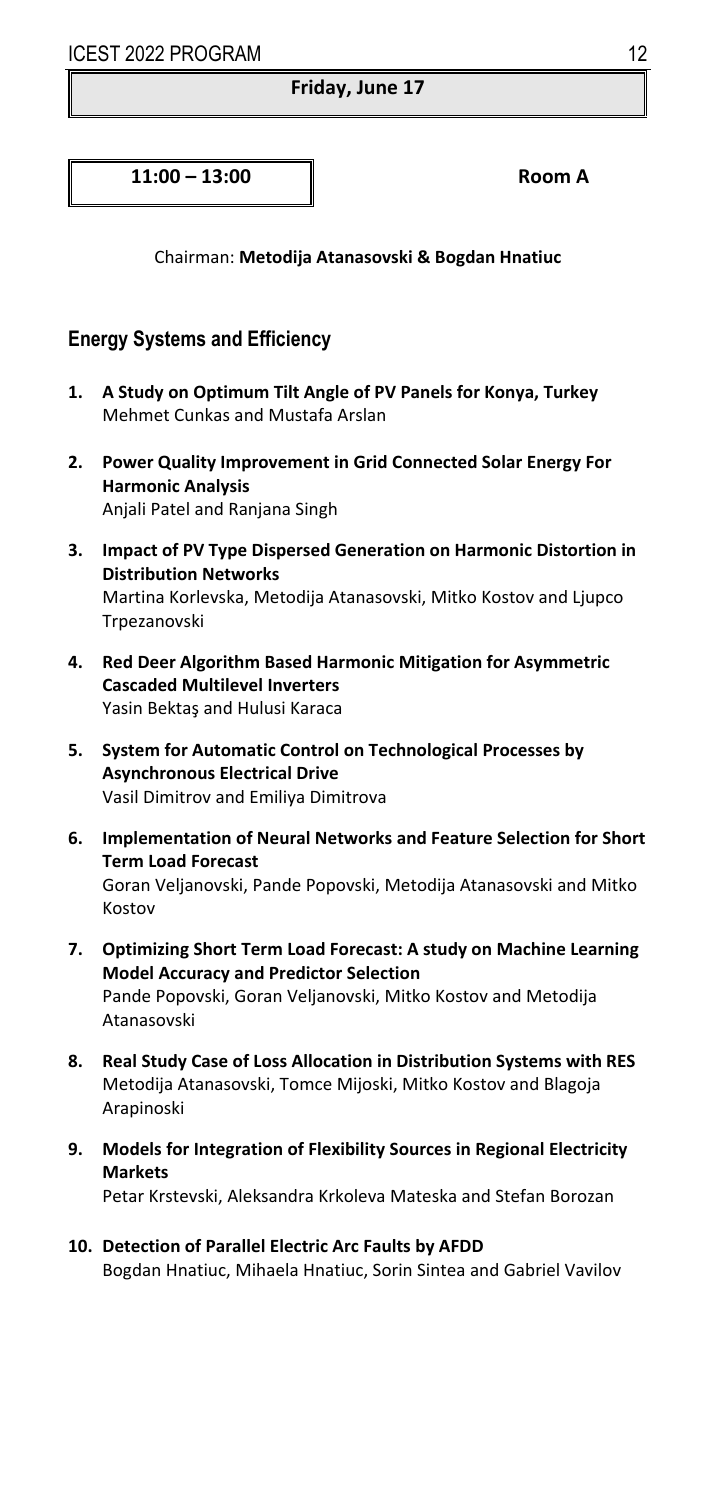#### **Friday, June 17**

**11:00 ‐ 14:00 Room B**

Chairman: **Biljana Stošić & Ivo Draganov** 

# **Signal Processing & Digital Image Processing**

- **1. Sound Based DC Motor Classification by a Convolution Neural Network**  Dejan Ćirić, Marko Janković and Miljan Miletić
- **2. Performances of CNN Architectures on Diabetic Retinopathy Detection Using Transfer Learning**  Esra Kaya and Ismail Saritas
- **3. Some of the Factors that Affect the Performance of Newly Designed CIC Filter Functions**  Biljana Stošić
- **4. Analysis of Neural Network Accuracy Degradation due to Uniform Weight Quantization of One or More Layers**  Jelena Nikolić, Stefan Tomić, Zoran Perić and Danijela Aleksić
- **5. Application of Artificial Intelligence for Traffic Data Analysis, Simulations and Adaptation**  Daniela Koltovska Nechoska, Renata Petrevska Nechkoska and Renata Duma
- **6. Unified graph‐based method for instance separation from foreground‐background segmentation**  Milica Spasic, Igor Mihajlovic, Nikola Spasic and Dragan Jankovic
- **7. Model of Improved Floating Point 32‐bits Quantizer**  Nikola Vucic, Zoran Peric and Aleksandra Jovanovic
- **8. Filtering of X‐Ray Images using Nonlinear Isotropic Diffusion**  Ivo Draganov and Rumen Mironov
- **9. The Effect of Different Consequent Setting on the Effectiveness of Kóczy‐Hirota Fuzzy Rule Interpolation in Colonoscopy Image Classification**

Szilvia Nagy, Raneem Ismail, Brigita Sziová and Hussein Taha

**10. Impact Crater Rim Extraction Algorithm Based on Principal Curvature Directions** 

Hristo Hristov and Nicole Christoff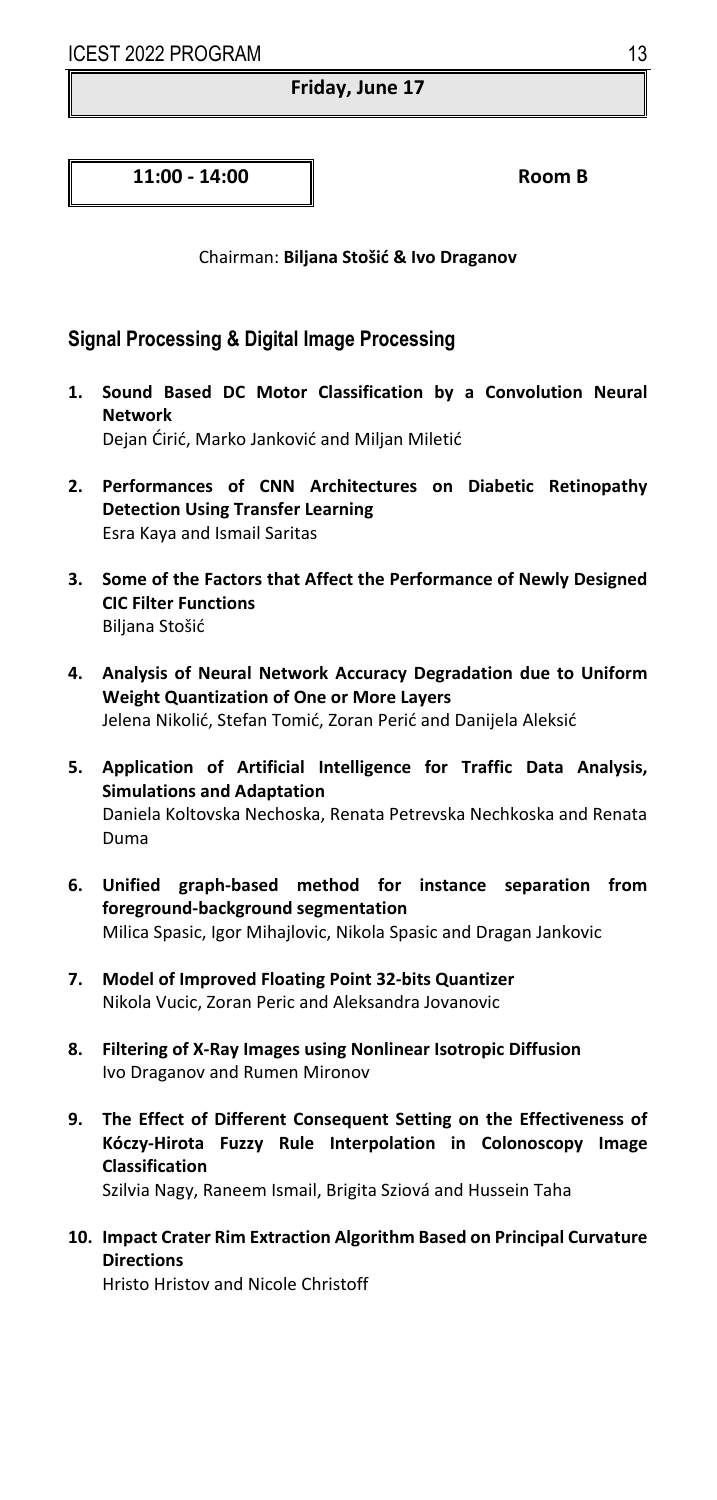# **ONLINE SESSION**

#### **Thursday, June 16**

**16:00 – 19:00 Po. A**

#### Chairman: **Goran Nikolić & Boro Sitnikovski**

- **1. From Single CPU to Multicore Systems**  Tatjana Nikolic, Goran Nikolic, Bojan Dimitrijevic and Mile Stojcev
- **2. Integrating a Virtual Machine on a system‐on‐a‐chip**  Boro Sitnikovski and Biljana Stojcevska
- **3. A Comparison of Computing Spectral Transforms of Logic Functions using Python Frameworks on GPU**  Miloš Radmanović
- **4. Efficiency of the Method of Separation of Variables for Analyzing the Influence of External Body of Isotropic and Bi‐isotropic Material on Homogeneous Electric Field Generated Using Two Toroidal Electrodes**

Žaklina Mančić and Zlata Cvetković

- **5. Teacher's Assistant Application**  Aleksandar Janjikj, Ana Madevska Bogdanova and Vladimir Trajkovik
- **6. COVID‐19 Prevention Systems within Hardware and Software Design Computer Science Courses**  Nenad Petrović
- **7. A Survey of Three Types of Processing Units: CPU, GPU and TPU**  Goran Nikolic, Bojan Dimitrijevic, Tatjana Nikolic and Mile Stojcev
- **5. Wiener Filter based Predictive Control of Wind Turbine**  Teofana Puleva, Ognyana Ognyanova and Elena Haralanova
- **8. Application of fleet management in intelligent transport systems**  Predrag Brlek, Ivan Cvitkovic, Nikola Kolarevic, Katarina Stojanovic and Zlatko Sovreski
- **9. Education for Resource Efficiency in Manufacturing Industries EREMI**

Georgi Georgiev, Tanya Titova, Rosen Kosturkov, Axel Sikora, Gordana Janevska, Mitko Kostov, Simona Halunga and Octavian Fratu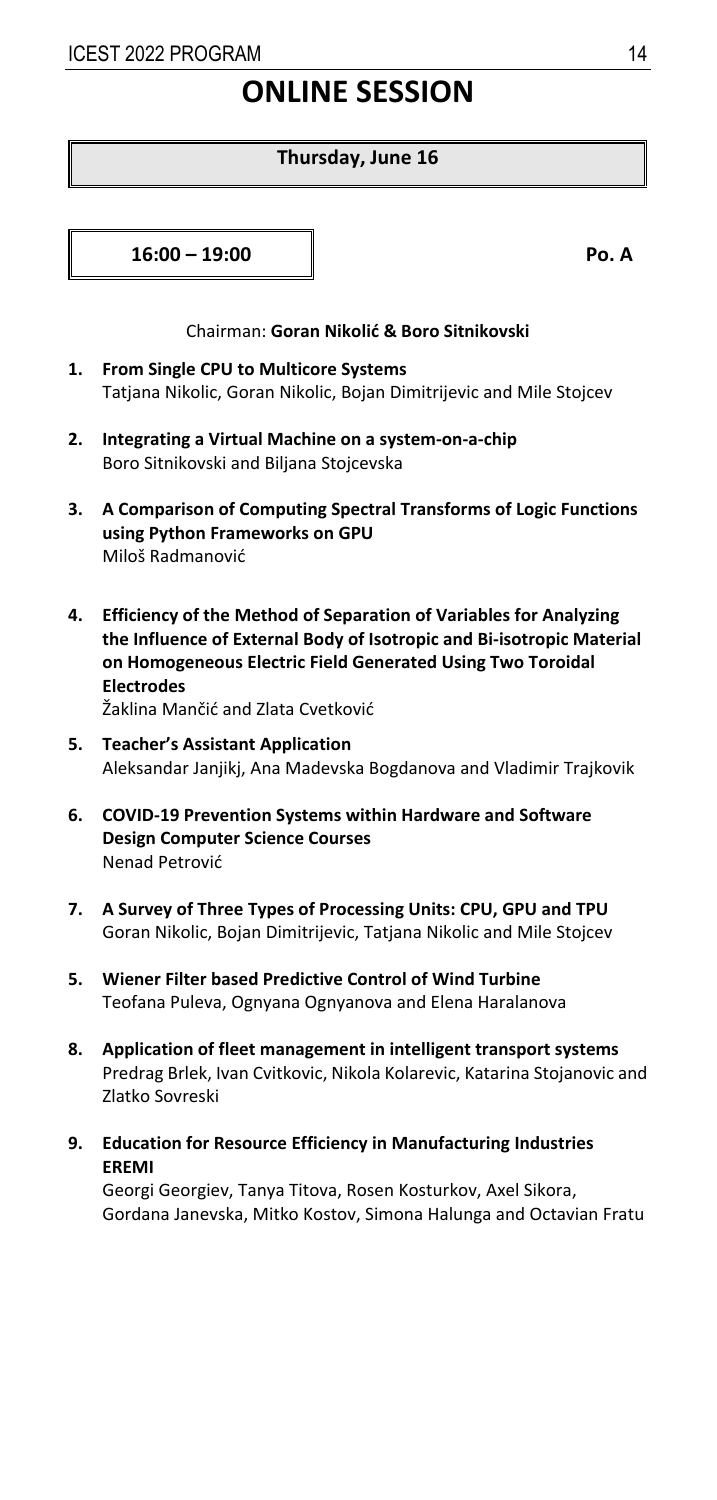# **POSTER SESSIONS**

#### **Thursday, June 16**

**16:00 – 19:00 Po. A**

Chairman: **Zoran Stanković & Denitsa Kireva – Mihova** 

# **Poster 1 - Radio Communications, Microwaves, Antennas & Telecommunications Systems and Technology**

- **1. Computational Intelligent method for Cloud Layer Classification Using Millimeter Wave Technology for Designing of 6G Network**  Hitesh Singh, Vivek Kumar, Kumud Saxena, Boncho Bonev, Ramjee Prasad and Vinod Kapse
- **2. ANN Model for DoA Estimation of the Signal Received by Crumpled Textile Wearable Antenna Array**  Zoran Stanković, Olivera Pronic Rancic and Nebojsa Doncov
- **3. Linearization of the 5G Power Amplifier Below 6 GHz by DPD Compensation Technique**  Aleksandar Atanasković, Nataša Maleš‐Ilić and Djuradj Budimir
- **4. Linearly Polarized Phased Antenna Array with an Application for the Automatic Landing of Unmanned Flying Vehicle**  Ivaylo Nachev and Ilia Iliev
- **5. Propagation Loss Model for Mobile Wireless Communication Systems**  Ilia Iliev and Boncho Bonev
- **6. Secrecy Outage Probability and Intercept Probability Analysis over Alpha‐F Fading Channels**  Jelena Anastasov, Aleksandra Panajotović, Nikola Sekulović, Dejan Milić and Daniela Milović
- **7. Adaptive Routing with Probability Response Function of the Service Time**  Tashko Nikolov, Denitsa Kireva – Mihova, Borislav Boyadjiev
- **8. Comparative Analysis of AODV, DSDV and DSR Routing Protocols in VANET**  Tsvetan Marinov
- **9. Security and Privacy Protection Obstacles with 3D Reconstructed Models of People in Applications and the Metaverse: A Survey**  Ivaylo Vladimirov, Maria Nenova, Desislava Nikolova and Zornitsa Terneva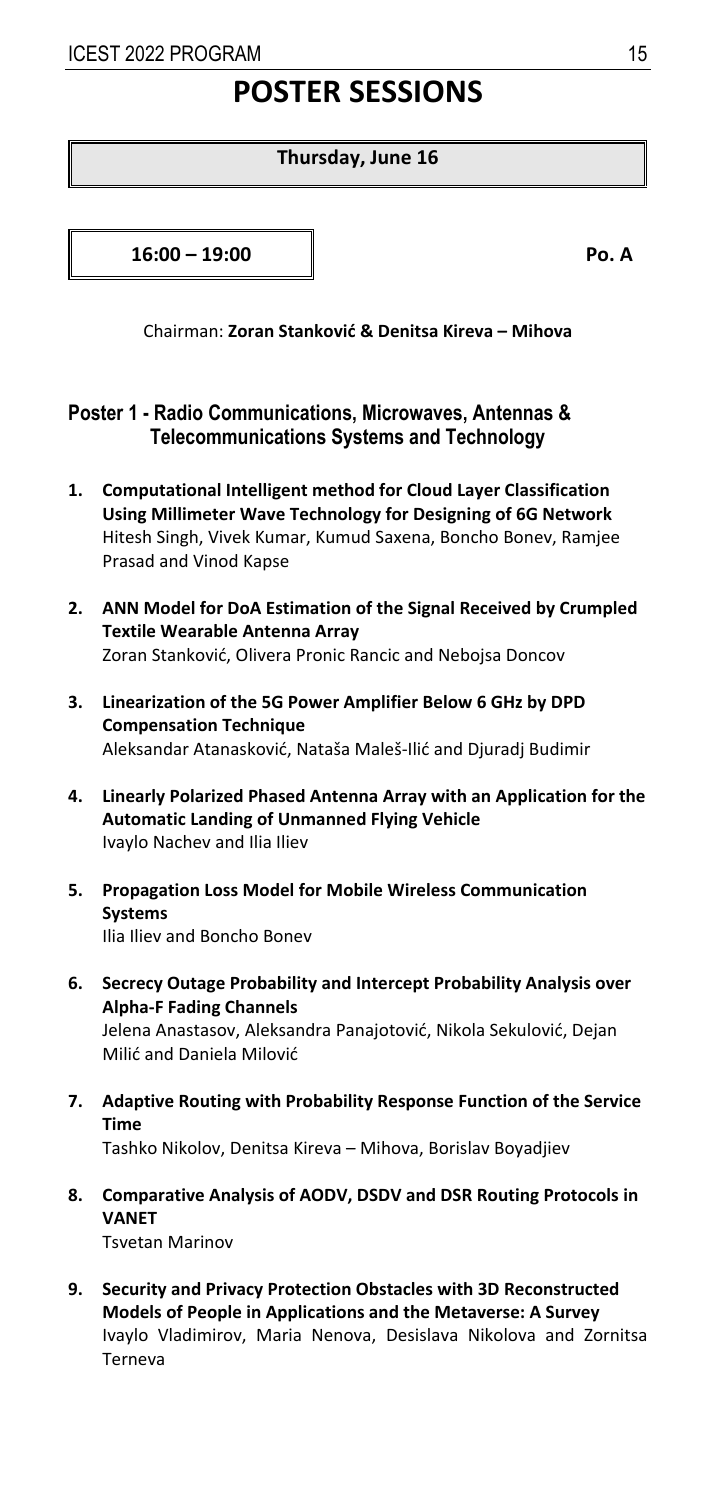#### **Thursday, June 16**

**16:00 – 19:00 Po. B**

Chairman: **Ivan Ivanov & Milos Stojanovic**

# **Poster 2 - Computer Systems and Internet Technologies & Informatics and Computer Science**

- **1. ERP Systems in Corrugated Packaging Industry**  Radoslav Hrischev
- **2. Cyberattack Types ‐ Methods and Technics for Protection of Communication Resources**  Zornitsa Terneva, Maria Nenova, Viktoria Terneva, Ivaylo Vladimirov and Desislava Nikolova
- **3. A Comparison of Machine Learning Classification Algorithms and Methods for English Author's Works and their Translations into Bulgarian**  Neli Kalcheva and Milena Karova

**4. Educational Model‐based Evaluation of Buck DC/DC Converter Controllers** 

Tsveti Hranov and Nikolay Hinov

- **5. Distress Study Through Machine‐Learning Techniques**  Ginka Marinova and Neli Kalcheva
- **6. Modified Training Models Based on Medical Data Sets**  Ivan Ivanov, Borislava Toleva and Nikolay Netov
- **7. Time Series Prediction with Neural Networks: a Review**  Vasil Shterev, Nikolay Metchkarski and Kiril Koparanov
- **8. A review of machine learning methods for long‐term time series prediction**  Milan Protic, Milos Stojanovic and Predrag Popovic
- **9. Concentration Testing and Data Collection System**  Gergana Spasova and Iliyan Boychev
- **10. Design and Implementation of a Field Level of an Industrial Communication Network for the Needs of the Industry**  Daniel Denev and Tsvetoslav Tsankov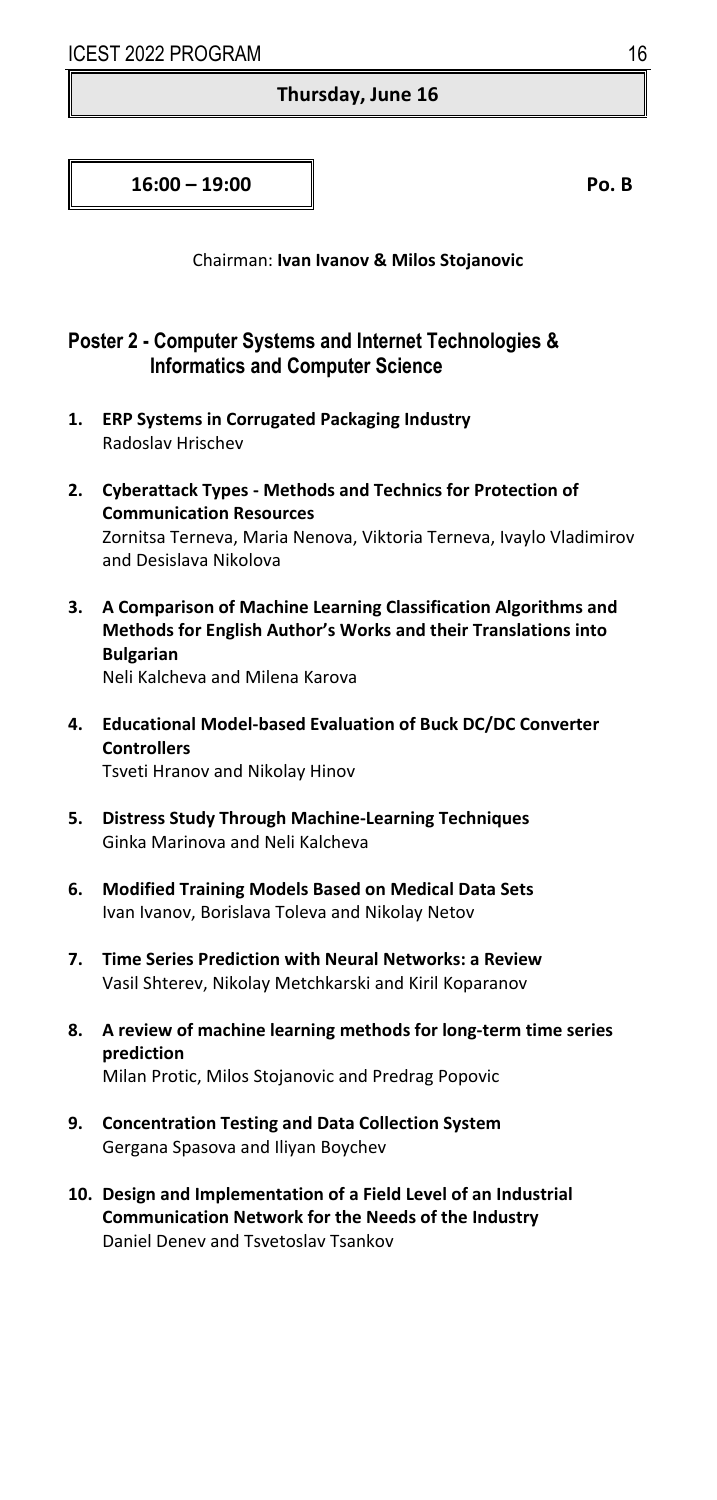#### **Thursday, June 16**

# **16:00 – 19:00 Po. C**

Chairman: **Gordana Janevska & Tihomir Brusev**

# **Poster 3 – Electronics, Control Systems & Measurement Science and Technology**

- **1. Improving Piezo Effect of Egg Shell Composition by Rochelle Salt Nanocrystals**  Rostislav Rusev, George Angelov, Boriana Tzaneva and Mariya Aleksandrova
- **2. Power Losses in High Frequency Switching‐Mode Regulator for Integrated Circuit Applications**  Tihomir Brusev
- **3. Landslide Monitoring Methods Based on RTK Navigation**  Rosen Miletiev and Emil Iontchev
- **4. FMEA as a Tool in Supply Chain ‐ Automotive Industry, Case Study in Republic North Macedonia**  Aleksandar Stevanoski, Ivo Kuzmanov and Silvana Angelevska
- **5. A state‐of‐the‐art review of ultra‐wideband localization**  Rosen Vitanov and Dimitar Nikolov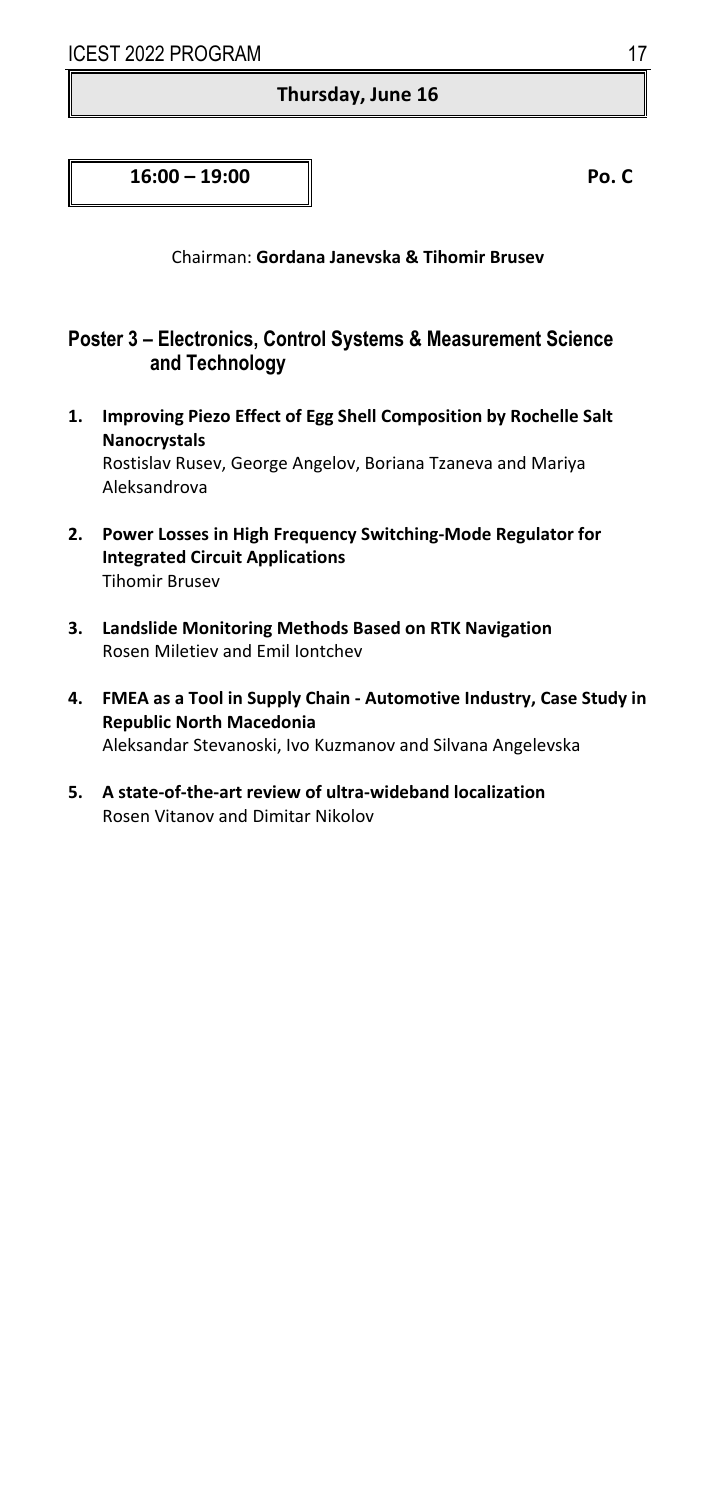#### **Friday, June 17**

#### **16:00 – 18:00 Po. A**

Chairman: **Elena Kotevska & Valentina Rankovska** 

# **Poster 6 - Engineering Education & Other**

**1. Applying Free and Open‐Source Tools in Microcontroller Laboratory Classes** 

Valentina Rankovska and Goran Goranov

- **2. Teaching of Bayes formula**  Neli Kalcheva
- **3. Experimental Results of Breakdown Voltage and Electrical Breakdown Time Delay of Geiger‐Muller Chamber**  Milić Pejović
- **4. Some Conditions on Total Boundness (3,2,ρ)‐Symmetric Spaces**  Sonja Chalamani, Marzanna Seweryn‐Kuzmanovska and Elena T. Kotevska
- **5. Classification of oncological medical institutions on the basis of patient survival and topographic code of the disease**  Maya Todorova, Neli Kalcheva and Ginka Marinova
- **6. Investigation of the Fiber‐Forming Properties from Ternary Solutions Containing PVA and Nutraceptics Additives on Electrospinning Process**  Margarita Neznakomova and Dilyana Gospodinnova
- **7. Identification of Characteristic Descriptors and Creation of a Model for Predicting the Stage of Cancer**  Maya Todorova and Neli Kalcheva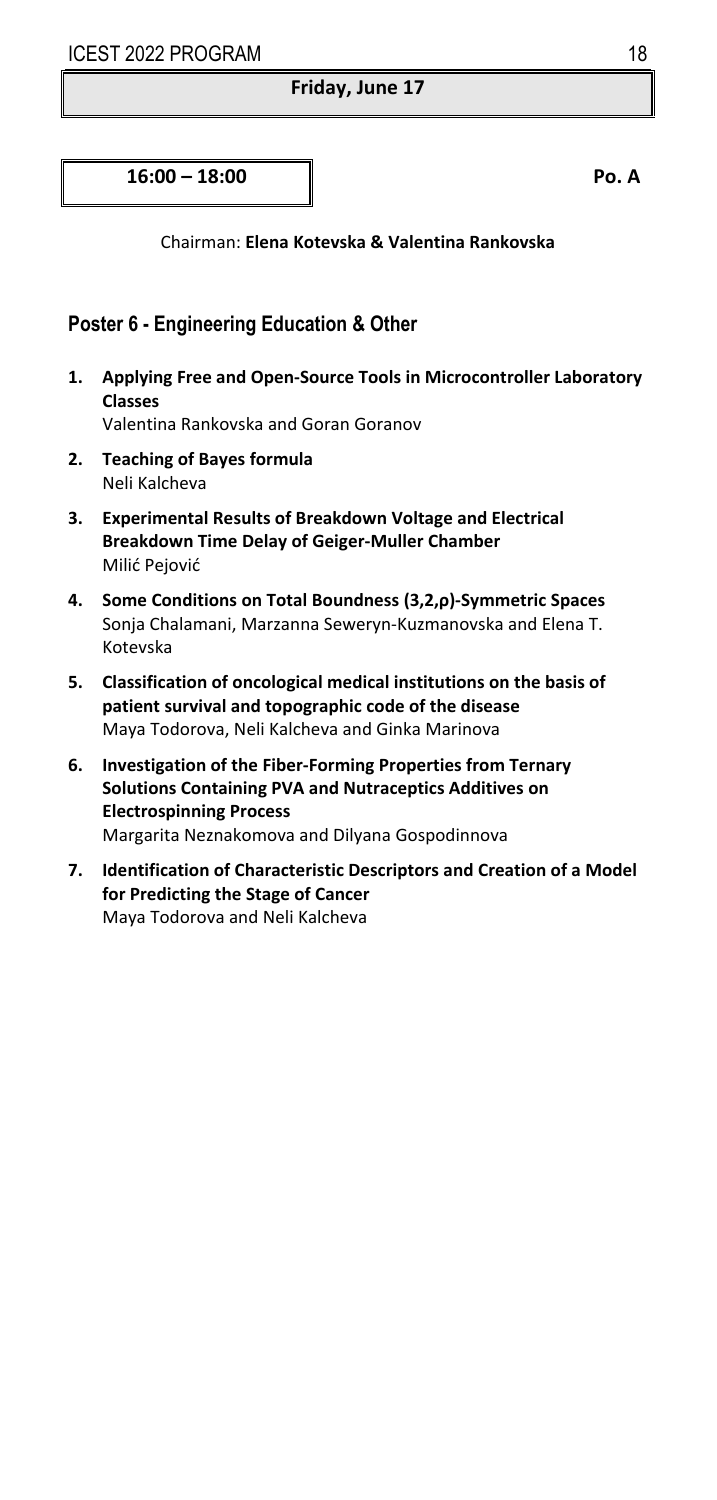#### **Friday, June 17**

**16:00 – 18:00 Po. B**

Chairman: **Blagoja Arapinoski & Gergana Vacheva** 

# **Poster 4 - Energy Systems and Efficiency**

- **1. Modern Approach to Distribution Transformer Designing**  Trajche Stenkovski and Blagoja Arapinoski
- **2. Methods of Analysis of Dissolved Gasses in Transformer Oil**  Trajche Stenkovski, Natasha Mojsoska and Blagoja Arapinoski
- **3. Evaluation of the Life Cycle of a Hydropower Plant**  Gergana Vacheva, Plamen Stanchev and Nikolay Hinov
- **4. Methodology for Reliability Assessment of Power System with Decentralized Energy Resources Connected**  Evgeniya Vasileva
- **5. Modeling of Hybrid Autonomous Power System with PV, Fuel cell and Supercapacitor**
- Gergana Vacheva, Plamen Stanchev and Nikolay Hinov
- **6. Wireless Power Transfer System with Four Degrees of Freedom**  Nikolay Madzharov and Desislav Iliev
- **6. Modeling and Simulation of DC‐DC Push‐Pull Converter**  Gergana Vacheva, Kiril Genev and Nikolay Hinov

#### **Friday, June 17**

**16:00 – 18:00 Po. C**

Chairman: **Zoran Velickovic & Ivo Kuzmanov** 

# **Poster 5 - Signal Processing & Digital Image Processing**

- **1. 3D Machine Vision System for Defect Inspection and Robot Guidance**  Danail Slavov and Vladimir Hristov
- **2. Artificial Humans: an Overview of Photorealistic Synthetic Datasets and Possible Applications**  Desislava Nikolova, Ivaylo Vladimirov and Zornitsa Terneva
- **3. Application of QR code as a watermark in multi‐modal person's identification**

Zoran Velickovic, Sladjana Velickovic and Marko Velickovic

**4. Comparison of algorithms for elimination the outliers in the process of 3D modelling from video**  Svetlana Mijakovska, Filip Popovski, Roberto Pasic and Ivo Kuzmanov